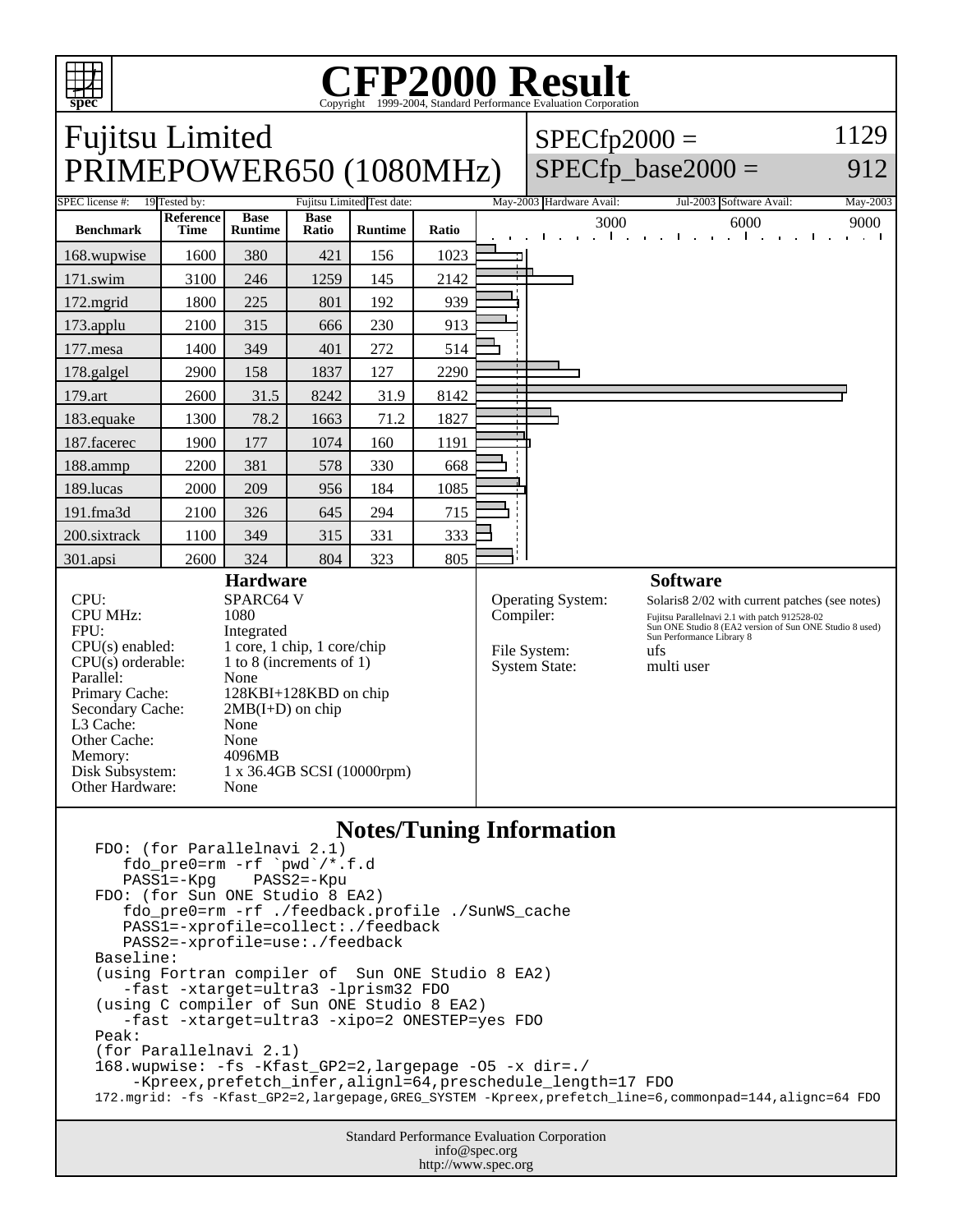```
Standard Performance Evaluation Corporation
                                         info@spec.org
                                        http://www.spec.org
 spec
                             Copyright ©1999-2004, Standard Performance Evaluation Corporation
Fujitsu Limited
PRIMEPOWER650 (1080MHz)
                                                     SPECfp2000 =SPECfp base2000 =1129
                                                                                         912
SPEC license #: 19 Tested by: Fujitsu Limited Test date: May-2003 Hardware Avail: Jul-2003 Software Avail: May-2003
                       Notes/Tuning Information (Continued)
   189.lucas: -fs -Kfast_GP2=2,largepage,GREG_SYSTEM -O5 
         -Kpreex,prefetch_infer,prefetch_line=6,preschedule_length=70 FDO
   191.fma3d: -fs -Kfast_GP2=2,largepage,GREG_SYSTEM -x dir=./ -x55 
         -Kpreex,prefetch_infer,prefetch=4 FDO
   200.sixtrack: -fs -Kfast_GP2=2,largepage,GREG_SYSTEM -O5 
         -Kunroll=2,preex,prefetch_line=8,frecipro,novfunc,preschedule_length=27 FDO
   (using FORTRAN90 compiler of Sun ONE Studio 8 EA2)
   171.swim: -fast -xchip=ultra3cu -xcache=128/64/2:2048/64/4 -xarch=v8plusb 
         -xpad=common:4002 -xprefetch=latx:2.2
         -Qoption iropt -Atile:skewp,-Ainline:cs=700 -lprism32
   173.applu: -fast -xchip=ultra3 -xcache=128/64/2:2048/64/4 -xarch=v8plusb 
         -xipo=2 -xprefetch=latx:0.6 FDO ONESTEP=yes
   178.galgel: -fast -xchip=ultra3cu -xcache=128/64/2:2048/64/4 -xarch=v8plusb -xipo=2
         -xprefetch=latx:0.4 -Qoption iropt -Addindt:sf=9
         -lprism32 -xlic_lib=sunperf RM_SOURCES=lapak.f90 FDO ONESTEP=yes
   187.facerec: -xO5 -xchip=ultra3 -xcache=128/64/2:2048/64/4 -xarch=v8plus 
        -xprefetch=yes -xprefetch_level=1 -xprefrtch=latx:2.0 -xvector=no -xdepend -ftrap=%none 
         -fns -fsimple=2 -lprism32 FDO ONESTEP=yes
   301.apsi: -fast -xchip=ultra3 -xcache=128/64/2:2048/64/4 -xarch=v8plusb 
         -xipo=2 -xprefrtch=latx:2.0 -Qoption iropt -Mt450 -lprism32 FDO ONESTEP=yes
   (using C compiler of Sun ONE Studio 8 EA2)
   177.mesa: -fast -xchip=ultra2 -xcache=128/64/2:2048/64/4 -xarch=v8plusb -xipo=2 -xrestrict 
        -xalias_level=strong -Wc,-Qgsched-trace_late=1,-Qgsched-T4,-Qms_pipe+unoovf FDO ONESTEP=yes
   179.art: -fast -xchip=ultra3 -xcache=128/64/2:2048/64/4 -xarch=v8plusb -xipo=2 -xalias_level=std FDO ONESTEP=yes
   183.equake: -fast -xchip=ultra3cu -xcache=128/64/2:2048/64/4 -xarch=v8plusb 
         -xalias_level=strong -xdepend -W2,-whole,-Amemopt:arrayloc -xprefetch 
        -Wc,-Qms_pipe-pref,-Qlp=1-av=512-t=6-fa=1-fl=1 -lprism32 -lmopt -lm FDO ONESTEP=yes
   188.ammp: -fast -xchip=ultra3 -xcache=128/64/2:2048/64/4 -xarch=v8plusb 
        -xipo=2 -xrestrict -xalias_level=std -xdepend -xprefetch=latx:2.6 -lprism32 FDO ONESTEP=yes
   Portability:
   178.galgel: -e -fixed (for Sun ONE Studio 8 EA2)
   Note:
     System Tunables: (for /etc/system)
     consistent_coloring=1,
     shmsys:shminfo_shmmax=2147483648, shmsys:shminfo_shmmni=256, 
     shmsys:shminfo_shmseg=400,shminfo_shmmin=1
     set tune_t_fsflushr = 86400
     set autoup = 86400
    (for /etc/opt/FJSVpnrm/lpg.conf)
     TSS=1024M, SHMSEGSIZE=256M 
   Shell Environments:
    LD_LIBRARY_PATH="/opt3/SUNWspro/prod/lib/v8plusb"
     PRISM_HEAP=268435456
     PRISM_MODE=2
   Feedback directed optimization was used except 171.swim(peak).
   Small configuration memory system mode used ("4cpu mode", enabled via front panel).
   Stack size set to unlimited via "ulimit -s unlimited"
   System board used with only one CPU present.
   Sun ONE Studio 8 EA2 (Early Access 2), posted at URL http://access1.sun.com/s1sprod8
   as updated through 27-Mar-2003, was used for this submission.
   Sun ONE Studio 8 (final) will ship May-2003.
   All patches for Solaris8 posted at
```